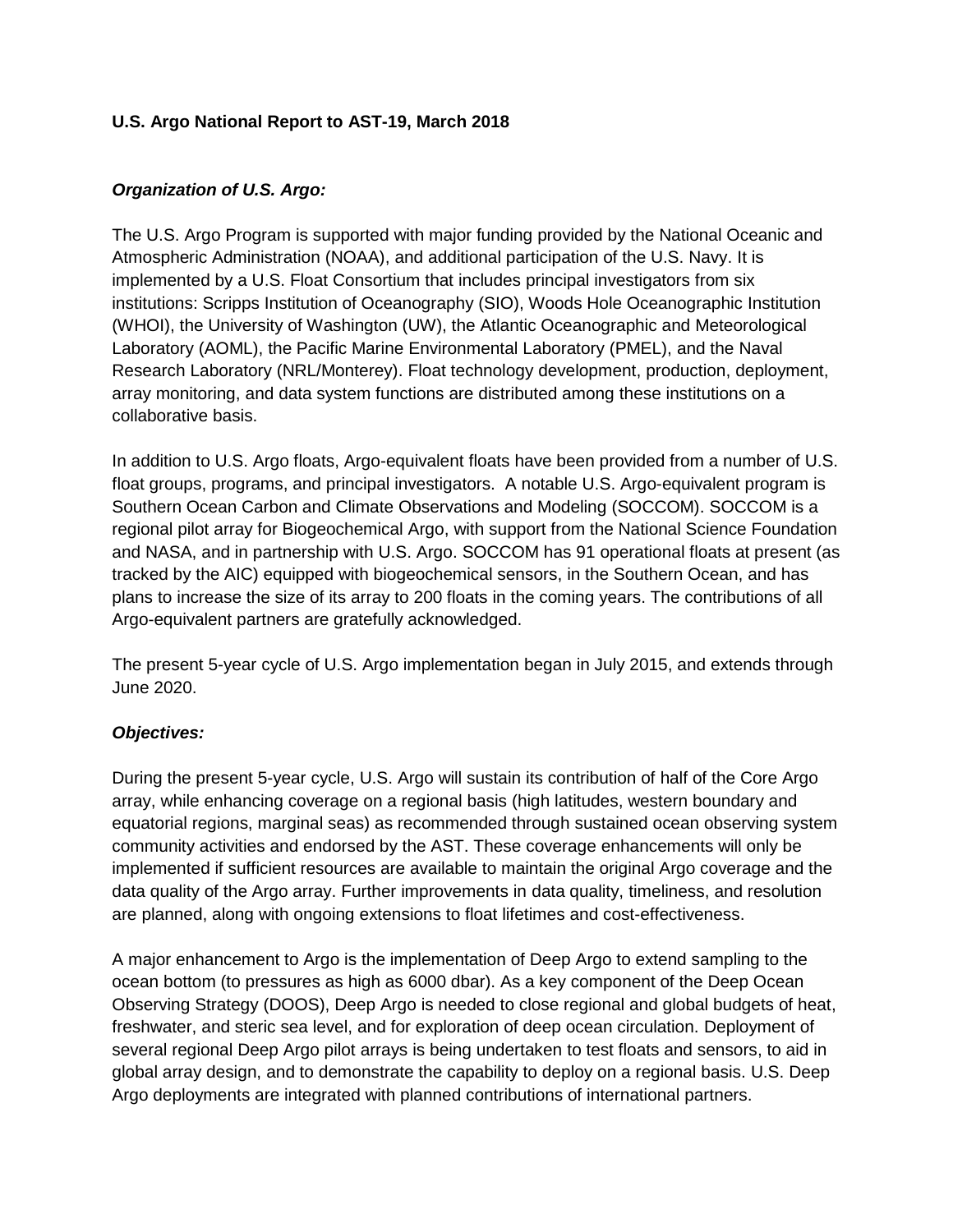# *Status:*

The support level for U.S. Argo is determined on a year-to-year basis. Support levels for Core U.S. Argo have remained relatively flat since 2004, with some recent yearly augmentations. Inflationary losses have been offset by increases in float lifetime, so the number of operational U.S. floats remains approximately 2000, equal to the high levels achieved since 2008. Further increases in lifetime are expected through a changeover in SIO and WHOI Argo floats to hybrid lithium batteries to mitigate passivation losses. However, the present number of yearly deployments may not be sufficient to sustain the level of U.S. Argo floats.



*Fig. 2: Left panel – Age distribution of operational U.S. Argo Program floats deployed since 2011. Right panel: Survival rate of U.S. Argo Program floats deployed since 2011. (Source: AIC)*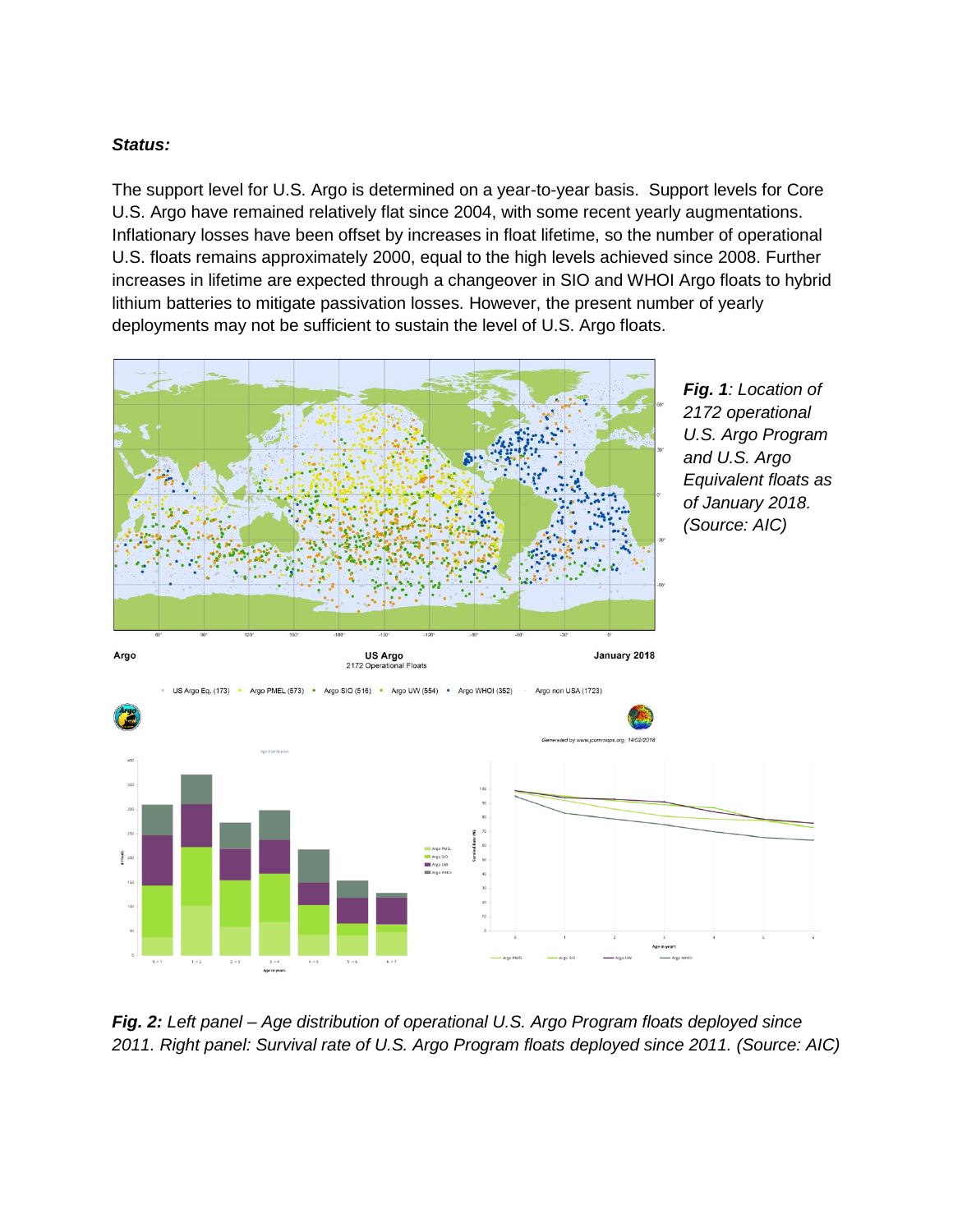There are presently 1995 operational U.S. Argo Program floats (Fig. 1) as of January 2018. The age distribution of operational floats deployed since 2011 is shown in Fig. 2, along with the AIC failure rate for that sample. Of the 329 U.S. Argo Program floats deployed in 2013, 229 (67%) remain operational (AIC). Table 1 indicates the number of U.S. Argo Program floats deployed and operational for each year since 2011 (Source: AIC).

| Year deployed | Number deployed | Number active | % active (2/2018) |
|---------------|-----------------|---------------|-------------------|
| 2011          | 329             | 116           | 34%               |
| 2012          | 341             | 133           | 39%               |
| 2013          | 329             | 221           | 67%               |
| 2014          | 376             | 292           | 78%               |
| 2015          | 356             | 303           | 85%               |
| 2016          | 348             | 334           | 96%               |
| 2017          | 344             | 332           | 97%               |

Support for U.S. Argo includes float production and deployment, technology improvement, communications, data system development and implementation for real-time and delayed-mode data streams, and participation in international Argo coordination, Regional Centers, and outreach activities.

# *Deep Argo:*

In 2011-2015, U.S. Argo carried out development and testing of Deep Argo prototype floats. Successful prototype float deployments were made in 2013 – 2015. U.S. Deep Argo floats profile to pressures as great as 6000 dbar, and recent versions with hybrid lithium batteries are capable of more than 200 cycles. Deployment of U.S. Deep Argo regional pilot arrays began in the SW Pacific Basin in 2016 - 2017, in the South Australian Basin in late 2016, in the Australian Antarctic Basin in early 2018, and in the western North Atlantic in early 2017 (Fig 3).



*Fig. 3: Location of all Deep Argo pilot floats, including 20 U.S. Deep Argo floats in the SW Pacific Basin, 9 in the South Australian Basin, 5 in the Australian Antarctic Basin, and 6 in the NW Atlantic. SIO Deep SOLO floats are indicated in red and UW Deep APEX floats in yellow.*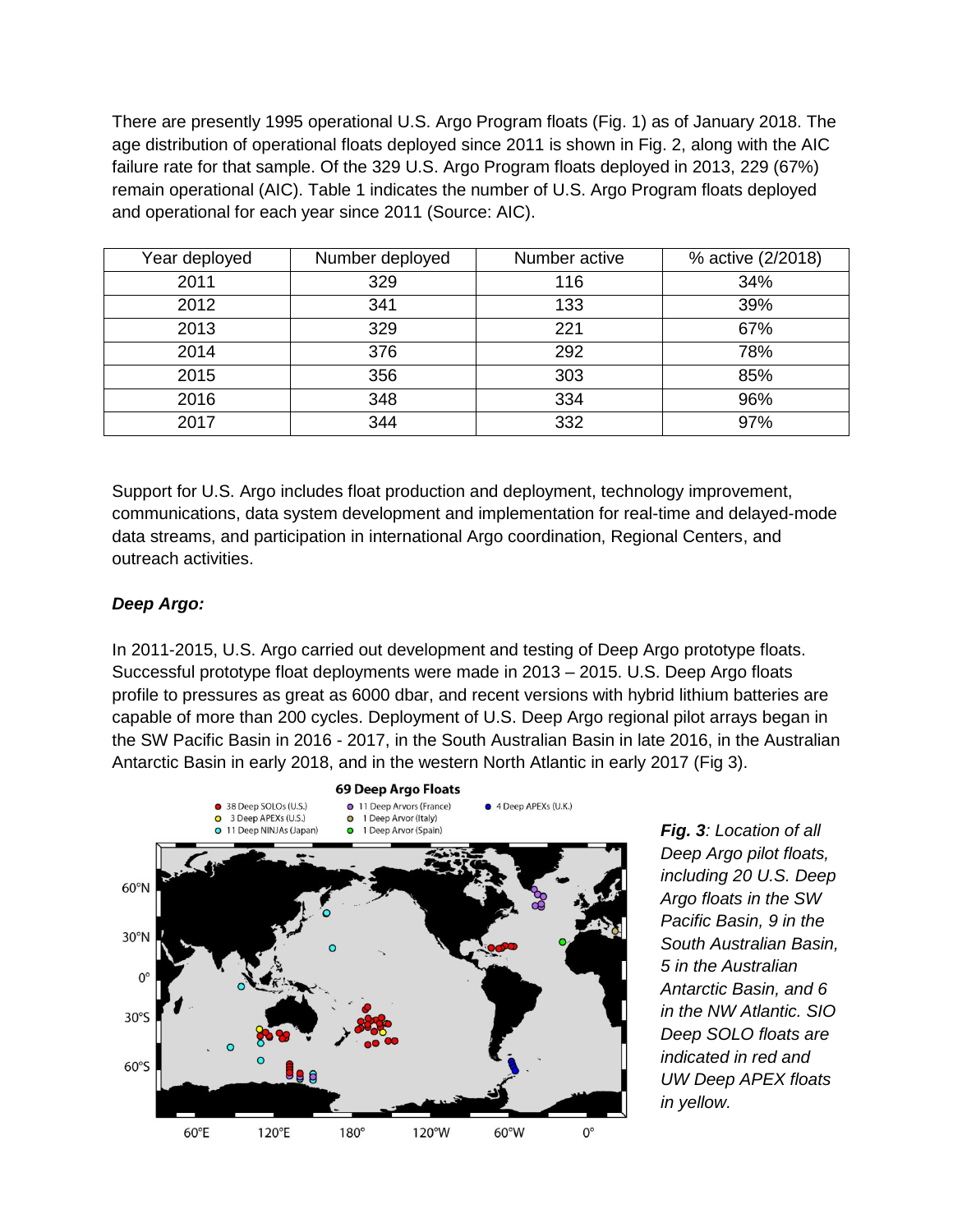Testing of deep float models continues as well as testing of SBE-61 CTD accuracy and stability. The SBE-61 has not yet achieved its aspirational goals of  $(\pm .001C, \pm .002$  psu, and  $\pm 3$  dbar) but is progressing relative to those goals (Fig. 4).

*.*



*Fig. 4: Time-series of salinity anomaly at 1.6°C potential temperature from 5 Deep SOLO floats, with SBE-61 CTDs, in the NW Atlantic. A 6th float has a failed CTD. Salinity anomaly is relative to shipboard CTD casts at the place and time of each float deployment. The conductivity cell compressibility is estimated, to remove a fresh bias seen in all floats.*

#### *Plans:*

The highest priority for U.S. Argo is to sustain the Core Argo array. Specific plans for float deployments in 2018, as they evolve, are posted on the AIC deployment planning links. A major U.S./New Zealand/Australia Argo deployment cruise from New Zealand to Chile and back on RV Kaharoa was carried out in late 2017 (Fig. 5 yellow symbols). This voyage deployed 107 Core Argo floats in the South Pacific Ocean and 5 Deep Argo floats in the SW Pacific Basin, enlarging the regional pilot array there (Fig. 3). A deployment cruise on RV Kaharoa, from New Zealand to Tahiti, is planned in July 2018 to deploy 10 – 14 Deep Argo floats in the SW Pacific Basin, plus additional Core Argo floats in the South Pacific.



**Fig. 5:** All 1845 Argo float deployments by RV Kaharoa since 2004 (Green and yellow symbols). Deployment voyages are supported by U.S., New Zealand, and Australia Argo. Argo could not have achieved and cannot sustain global coverage without deployment voyages in the South Pacific and South Indian Ocean.